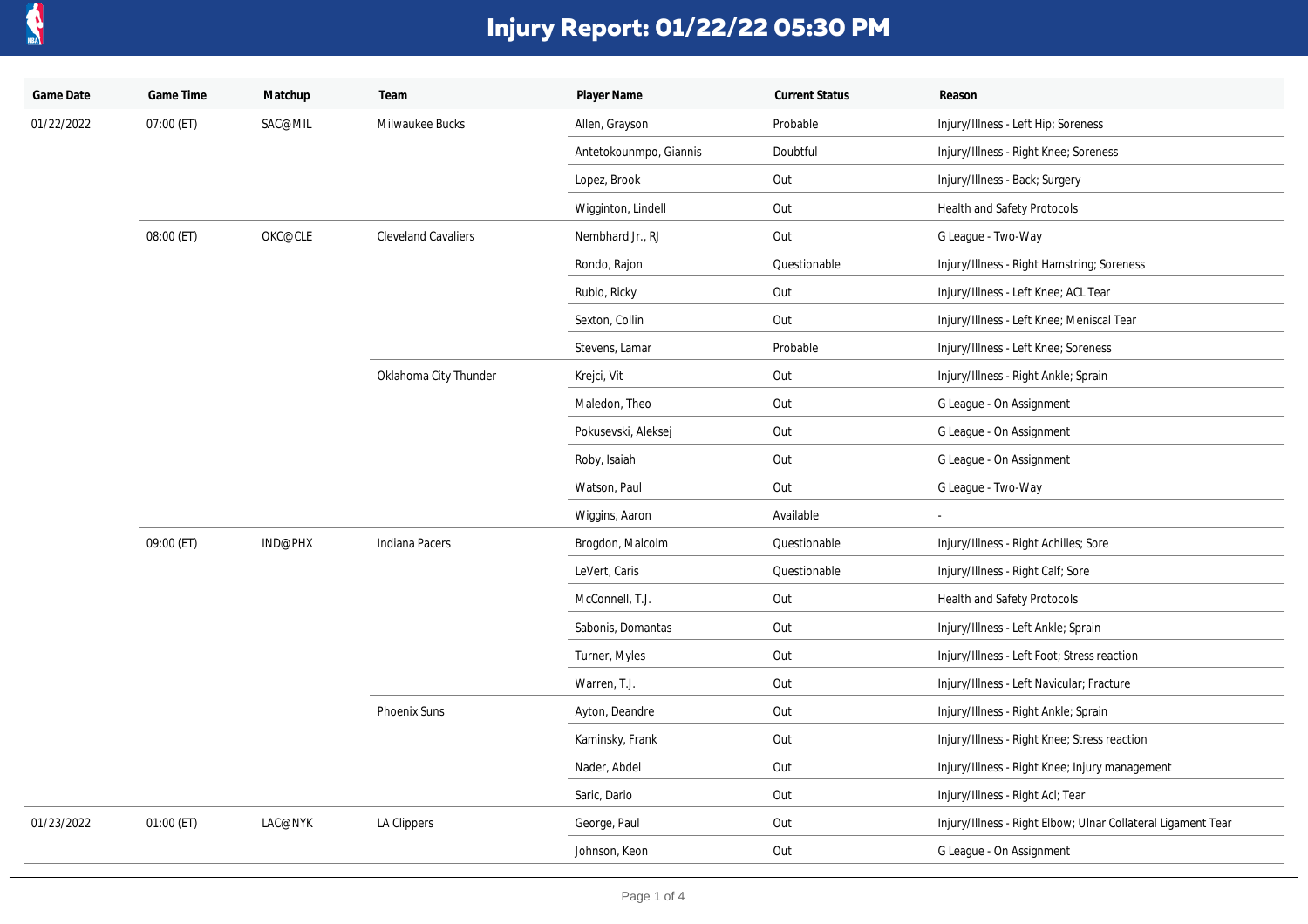

| Game Date | Game Time  | Matchup | Team                      | Player Name              | <b>Current Status</b> | Reason                                              |
|-----------|------------|---------|---------------------------|--------------------------|-----------------------|-----------------------------------------------------|
|           |            |         |                           | Leonard, Kawhi           | Out                   | Injury/Illness - Right Knee; ACL - Injury Recovery  |
|           |            |         |                           | Preston, Jason           | Out                   | Injury/Illness - Right Foot; Injury Recovery        |
|           |            |         | New York Knicks           | Arcidiacono, Ryan        | Out                   | Injury/Illness - Left Ankle; sprained               |
|           |            |         |                           | Noel, Nerlens            | Questionable          | Injury/Illness - Left Knee; sore                    |
|           |            |         |                           | Reddish, Cam             | Probable              | Injury/Illness - Right Ankle; sprained              |
|           |            |         |                           | Rose, Derrick            | Out                   | Injury/Illness - Right Ankle; surgery               |
|           |            |         |                           | Samanic, Luka            | Out                   | G League - Two-Way                                  |
|           |            |         |                           | Walker, Kemba            | Questionable          | Injury/Illness - Left Knee; sore                    |
|           | 03:30 (ET) | BOS@WAS | <b>Boston Celtics</b>     | Bol, Bol                 | Out                   | Injury/Illness - Right Foot; Surgery                |
|           |            |         |                           | Dozier, P.J.             | Out                   | Injury/Illness - Left ACL; Surgery                  |
|           |            |         |                           | Fernando, Bruno          | Out                   | G League - On Assignment                            |
|           |            |         |                           | Hauser, Sam              | Out                   | G League - Two-Way                                  |
|           |            |         |                           | Nesmith, Aaron           | Probable              | Injury/Illness - Right Ankle; Sprain                |
|           |            |         |                           | Smart, Marcus            | Probable              | Return to Competition Reconditioning                |
|           |            |         |                           | Thomas, Brodric          | Out                   | G League - Two-Way                                  |
|           |            |         | <b>Washington Wizards</b> | Ayayi, Joel              | Out                   | G League - Two-Way                                  |
|           |            |         |                           | Winston, Cassius         | Out                   | G League - Two-Way                                  |
|           | 06:00 (ET) | CHI@ORL | Chicago Bulls             | Ball, Lonzo              | Out                   | Injury/Illness - Left Knee; Bone Contusion          |
|           |            |         |                           | Caruso, Alex             | Out                   | Injury/Illness - Right Wrist; Fracture              |
|           |            |         |                           | Green, Javonte           | Doubtful              | Injury/Illness - Right Adductor; Strain             |
|           |            |         |                           | Jones Jr., Derrick       | Out                   | Injury/Illness - Right Knee; Hyperextension         |
|           |            |         |                           | LaVine, Zach             | Doubtful              | Injury/Illness - Left Knee; Soreness                |
|           |            |         |                           | Simonovic, Marko         | Out                   | G League - On Assignment                            |
|           |            |         |                           | Williams, Patrick        | Out                   | Injury/Illness - Left Wrist; Ligament Tear          |
|           |            |         | Orlando Magic             | Carter-Williams, Michael | Out                   | Injury/Illness - Left Ankle; Injury recovery        |
|           |            |         |                           | Fultz, Markelle          | Out                   | Injury/Illness - Left Knee; Injury w                |
|           |            |         |                           | Hampton, R.J.            | Out                   | Injury/Illness - Left Knee; MCL sprain; bone bruise |
|           |            |         |                           |                          |                       |                                                     |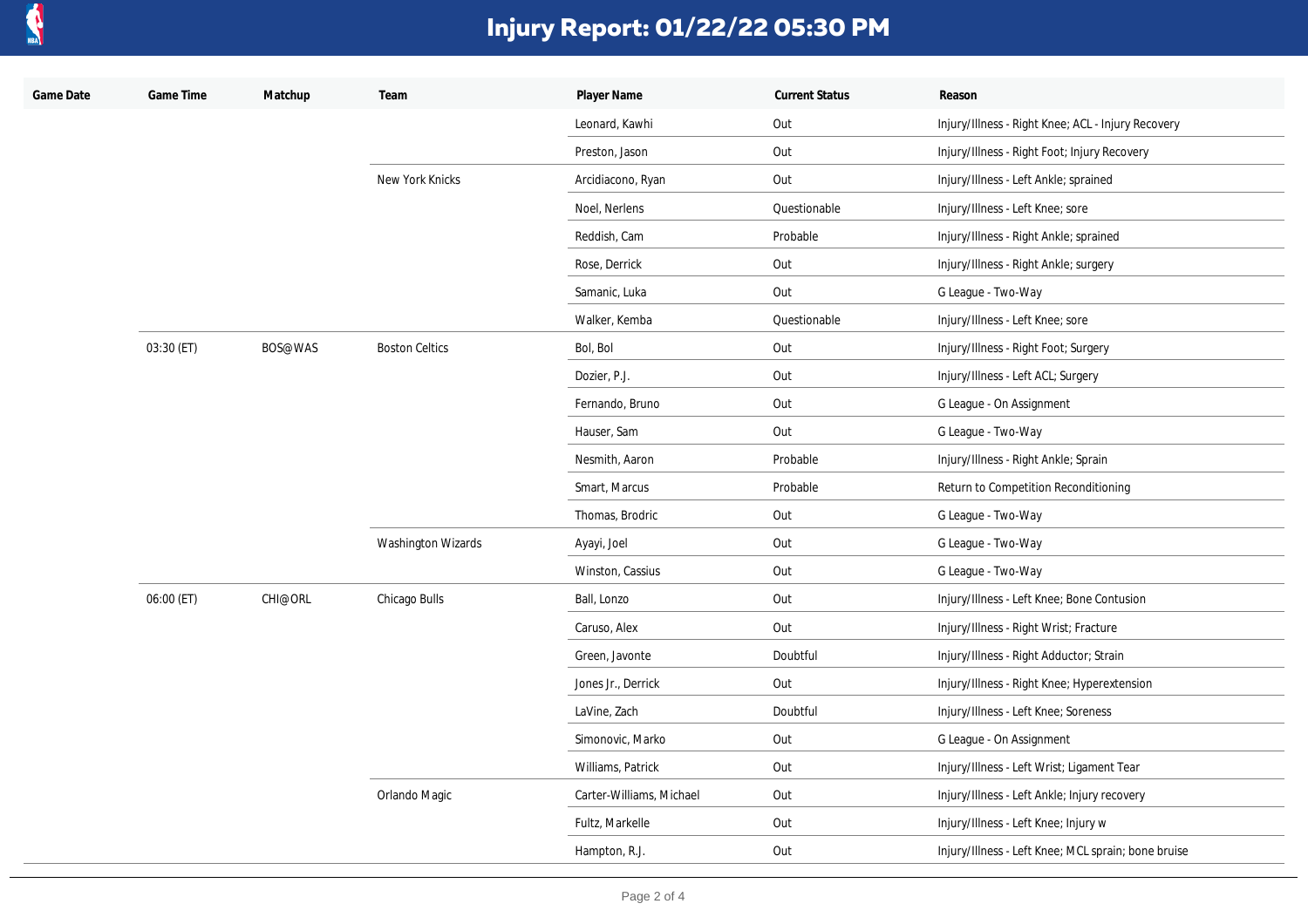

| Game Date | Game Time  | Matchup | Team                          | Player Name        | <b>Current Status</b> | Reason                                                             |
|-----------|------------|---------|-------------------------------|--------------------|-----------------------|--------------------------------------------------------------------|
|           |            |         |                               | Isaac, Jonathan    | Out                   | Injury/Illness - Left Knee; Injury recovery                        |
|           |            |         |                               | Moore, E'Twaun     | Out                   | Injury/Illness - Left Knee; Sprain                                 |
|           |            |         |                               | Ross, Terrence     | Questionable          | Injury/Illness - Right Knee; Soreness                              |
|           |            | LAL@MIA | Los Angeles Lakers            | Davis, Anthony     | Questionable          | Injury/Illness - Left Knee; MCL sprain                             |
|           |            |         |                               | Doumbouya, Sekou   | Out                   | Health and Safety Protocols                                        |
|           |            |         |                               | James, LeBron      | Probable              | Injury/Illness - Rectus Abdominis; Strain                          |
|           |            |         |                               | Jones, Mason       | Out                   | G League - Two-Way                                                 |
|           |            |         |                               | Nunn, Kendrick     | Out                   | Injury/Illness - Right Knee; Bone bruise                           |
|           |            |         | Miami Heat                    | Herro, Tyler       | Out                   | Health and Safety Protocols                                        |
|           |            |         |                               | Lowry, Kyle        | Out                   | Personal Reasons                                                   |
|           |            |         |                               | Morris, Markieff   | Out                   | Return to Competition Reconditioning                               |
|           |            |         |                               | Okpala, KZ         | Out                   | Injury/Illness - Right Wrist; Sprain                               |
|           |            |         |                               | Oladipo, Victor    | Out                   | Injury/Illness - Right Knee; Injury recovery                       |
|           |            |         |                               | Tucker, P.J.       | Questionable          | Injury/Illness - Left Calf; Tightness                              |
|           |            | POR@TOR | <b>Portland Trail Blazers</b> | Lillard, Damian    | Out                   | Injury/Illness - Core; muscle recovery                             |
|           |            |         |                               | Little, Nassir     | Probable              | Injury/Illness - Right Knee; acute patellar tendinopathy/contusion |
|           |            |         |                               | Nance Jr., Larry   | Out                   | Injury/Illness - Right Knee; inflammation                          |
|           |            |         |                               | Powell, Norman     | Out                   | Personal Reasons                                                   |
|           |            |         |                               | Smith Jr., Dennis  | Probable              | Injury/Illness - Right Ankle; sprain                               |
|           |            |         |                               | Zeller, Cody       | Out                   | Injury/Illness - Right Knee; patellar fracture                     |
|           |            |         | <b>Toronto Raptors</b>        | Birch, Khem        | Out                   | Injury/Illness - Nose; Fracture                                    |
|           |            |         |                               | Dragic, Goran      | Out                   | Not With Team                                                      |
|           |            |         |                               | Johnson, David     | Out                   | Health and Safety Protocols                                        |
|           | 07:00 (ET) | ATL@CHA | Atlanta Hawks                 | Bogdanovic, Bogdan | Out                   | Injury/Illness - Right Knee; Soreness                              |
|           |            |         |                               | Cooper, Sharife    | Out                   | G League - Two-Way                                                 |
|           |            |         |                               | Gallinari, Danilo  | Questionable          | Injury/Illness - Right Achilles; Soreness                          |
|           |            |         |                               | Huerter, Kevin     | Questionable          | Injury/Illness - Right Hip; Contusion                              |
|           |            |         |                               |                    |                       |                                                                    |